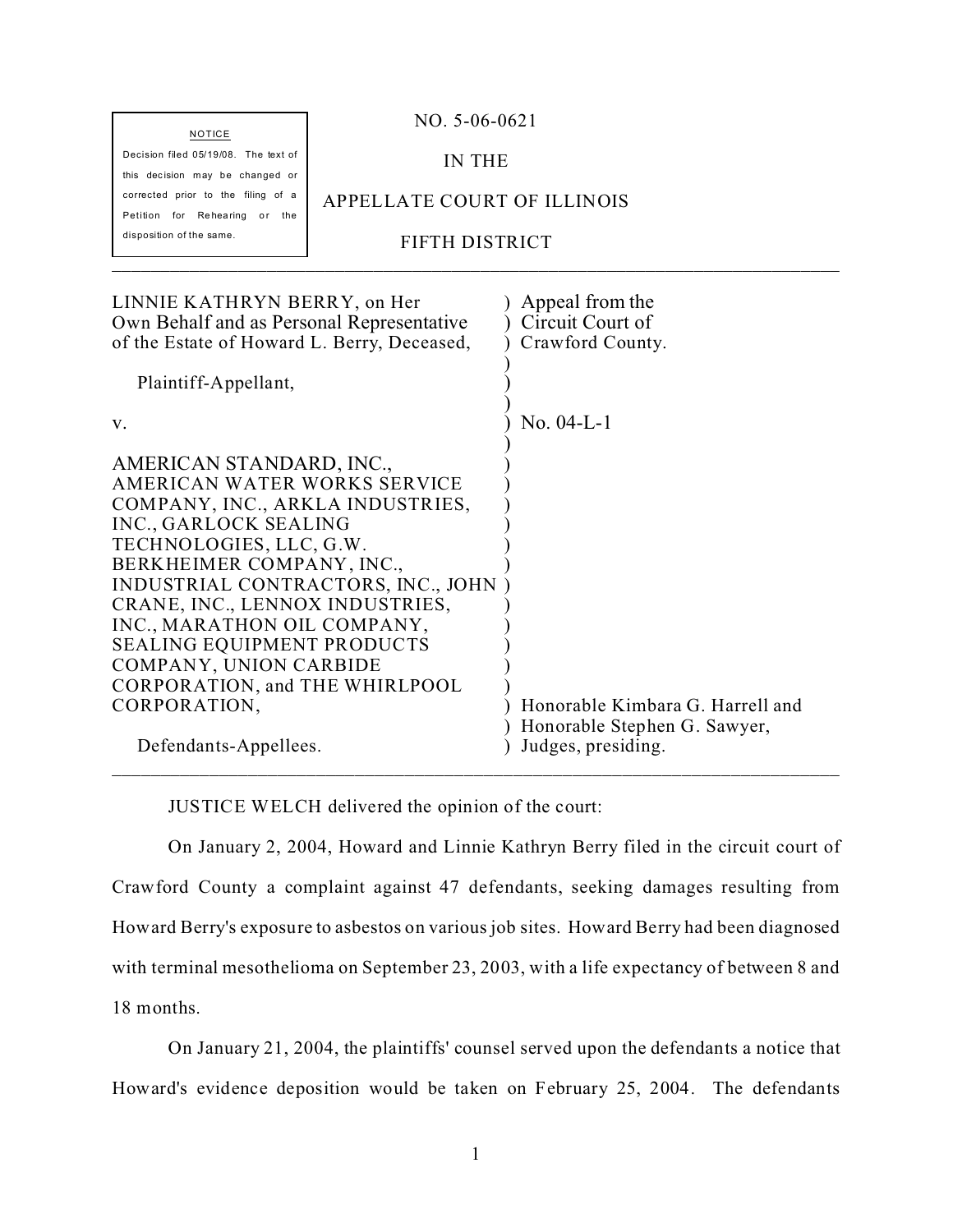objected and requested that a discovery deposition take place first. Accordingly, Howard's discovery deposition was scheduled for March 16, 2004. Due to Howard's long employment history and the number of defendants seeking to question him, the discovery deposition was extended by agreement to March 22, 2004. Again, questioning could not be completed, and the parties could not agree to another extension. Accordingly, in May 2004, the defendants filed motions with the court to extend the discovery deposition. These motions were heard on May 12, 2004, and the court granted the defendants 4 additional days within the following 30 days in which to take Howard's discovery deposition. Howard's evidence deposition was to be taken within seven days of the receipt of expedited transcripts of the completed discovery deposition.

On May 21, 2004, the plaintiffs filed a motion for a protective order and/or an order limiting the time allotted for the continuation of Howard's discovery deposition. Attached to the motion was the affidavit of Howard's physician stating that Howard could endure no more than three hours a day of testimony for a total of no more than seven hours, which would include the evidence deposition. The evidence deposition was expected to take no more than 3½ hours. The motion came on for a hearing on May 28, 2004. The motion was denied and the previous order allowing additional time for the discovery deposition stood. We note that at this hearing, the plaintiff asked if the videotaped discovery deposition might be used as an evidence deposition in the event Howard Berry did not survive long enough to complete an evidence deposition. The defendants objected to that use of the discovery deposition, and the circuit court ruled that it would not allow the discovery deposition to be used as an evidence deposition.

Howard appeared for further discovery deposition on June 9 and 10, 2004. While all of the attorneys present completed their questioning of Howard, some attorneys who had chosen to participate via telephone conference were unable to question Howard due to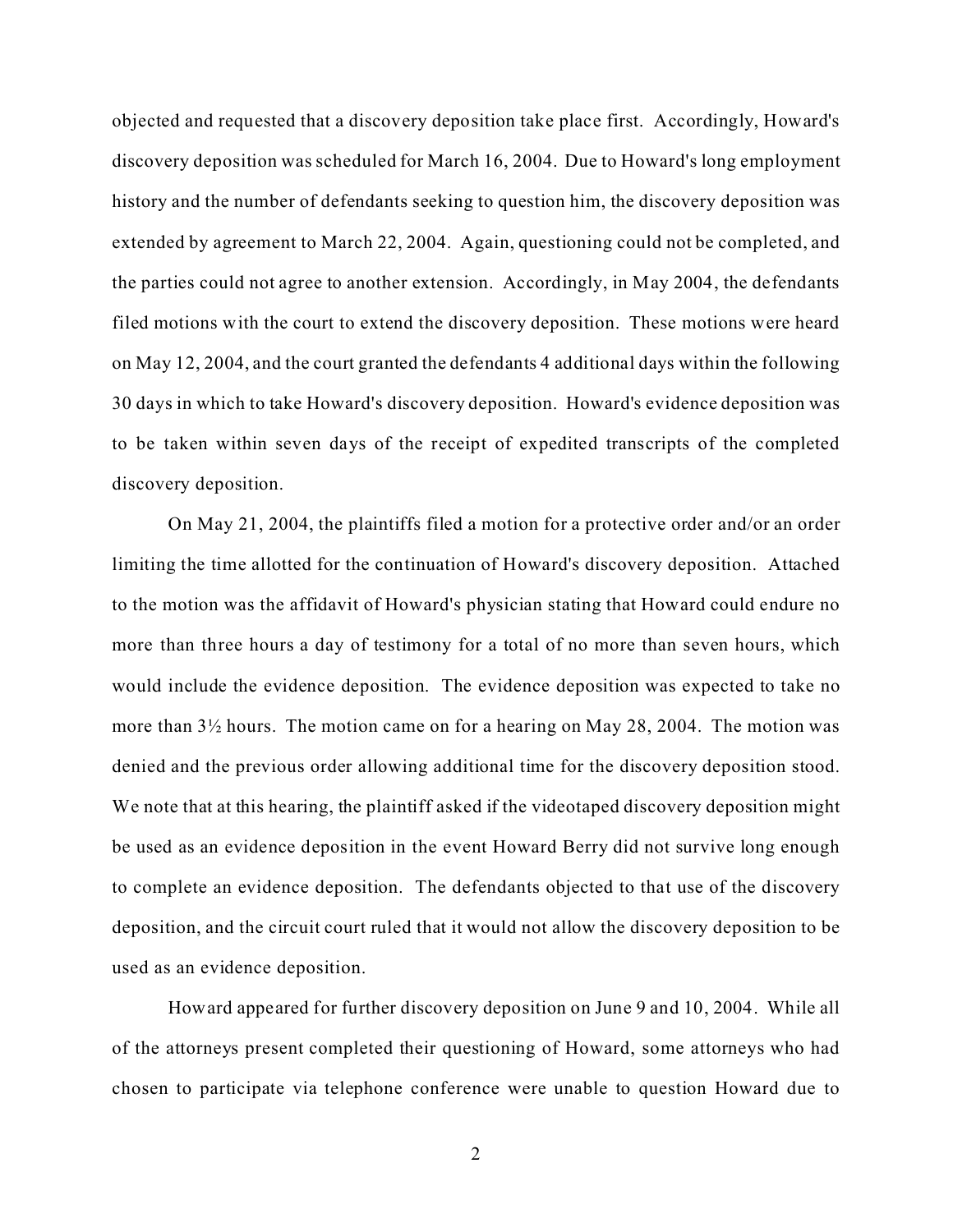problems with the conference call. Howard's evidence deposition had been scheduled for July 6, 2004. Because some of the defendants had not completed the discovery deposition on June 10, they filed motions to quash the evidence deposition and continue the discovery deposition for the additional time already allowed by the court. These motions were heard on July 16, 2004, and the circuit court allowed additional time for the discovery deposition.

The discovery deposition resumed and was completed on July 28, 2004. Shortly thereafter, Howard Berry was hospitalized and he died on August 23, 2004. His evidence deposition was never taken. On October 6, 2004, Howard's wife, Linnie Kathryn Berry, was substituted as the personal representative of the estate of Howard Berry, deceased.

Anticipating that the plaintiff might seek to use Howard's videotaped discovery deposition as evidence, the defendants filed motions to bar the use of the discovery deposition on the ground that Supreme Court Rule 212(a)(5) bars that use where the deponent is a party to the action. 210 Ill. 2d R.  $212(a)(5)$ . Subsequently, the plaintiff moved to use the discovery deposition as evidence at the trial, and she responded to the defendants' motions to bar its use. The matter was heard before the court on May 18, 2005, and the court found that Supreme Court Rule 212(a)(5) bars the use of a *party's* discovery deposition as evidence at a trial and that a deceased plaintiff/deponent remains a party through his estate for purposes of this rule. In an order entered June 1, 2005, the court ruled that Howard Berry's deposition had been taken for the purpose of discovery and that pursuant to Supreme Court Rule  $212(a)(5)$ , if a deponent or the estate of a deceased deponent is a party to the proceeding, the discovery deposition of that deponent cannot be used as an evidence deposition. The circuit court barred the plaintiff from using Howard Berry's discovery deposition as an evidence deposition at the trial.

Thereafter, the defendants filed motions for a summary judgment in their favor on the basis that without Howard Berry's testimony, the plaintiff would be unable to prove her case.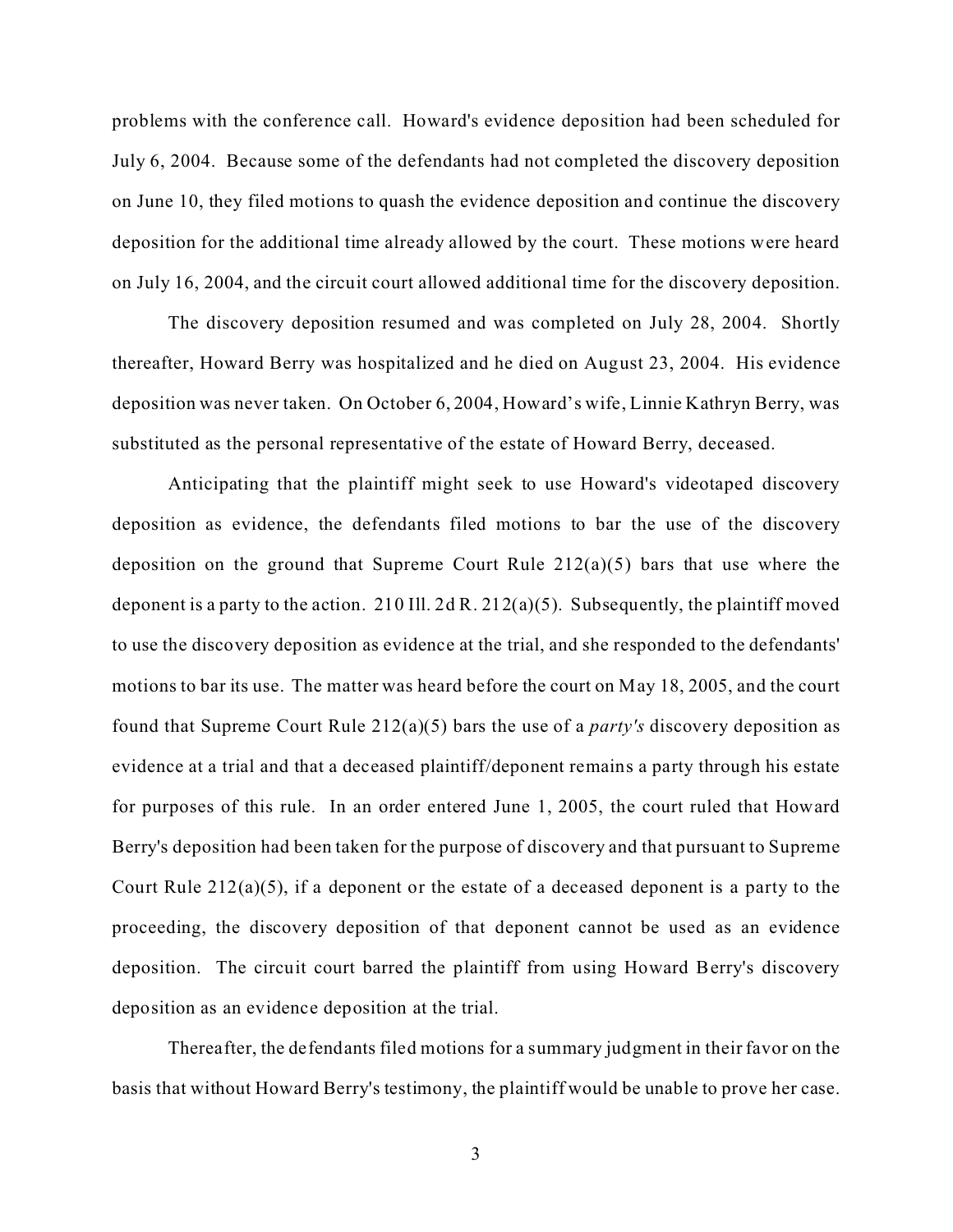These motions were granted by the circuit court. The plaintiff now appeals the circuit court's ruling barring the use of Howard Berry's discovery deposition as evidence at a trial.

To the extent the resolution of the issues presented depends on our construction of Supreme Court Rule 212, we apply a *de novo* standard of review. *In re Estate of Rennick*, 181 Ill. 2d 395, 401 (1998). When interpreting a supreme court rule, courts apply the same principles of construction that apply to a statute. *In re Estate of Rennick*, 181 Ill. 2d at 404. Thus, the goal of this court in interpreting a supreme court rule is to ascertain and give effect to the intent of the drafters of the rule. *In re Estate of Rennick*, 181 Ill. 2d at 404. The most reliable indicator of intent is the language used, which should be given its plain and ordinary meaning. *In re Estate of Rennick*, 181 Ill. 2d at 405. Where language is clear and unambiguous, this court must apply the language used without further aids to construction. *In re Estate of Rennick*, 181 Ill. 2d at 405.

Illinois has long recognized a sharp distinction between depositions taken for the purpose of discovery and those taken for use as evidence at a trial. The purpose of a discovery deposition is to explore the facts of the case, and for this reason wide latitude is given in the scope and manner of questioning. *In re Estate of Rennick*, 181 Ill. 2d 395, 401 (1998). Discovery depositions are used to obtain information, to commit witnesses to particular stories, and to obtain admissions from opposing parties. *Slatten v. City of Chicago*, 12 Ill. App. 3d 808, 813 (1973). Their admissibility in evidence is limited. *Slatten*, 12 Ill. App. 3d at 813. " 'Knowing in advance that a deposition is for discovery only and hence of limited availability, counsel ordinarily do not urge technical objections, and the taking of the deposition proceeds informally and expeditiously.' " *Slatten*, 12 Ill. App. 3d at 813 (quoting Cleary's Handbook of Illinois Evidence §1.5, at 8 (2d ed. 1963)). Discovery depositions are not permitted to be used at a trial even if the deponent is unavailable, because that use would inhibit free discovery by requiring time-consuming evidentiary objections at every discovery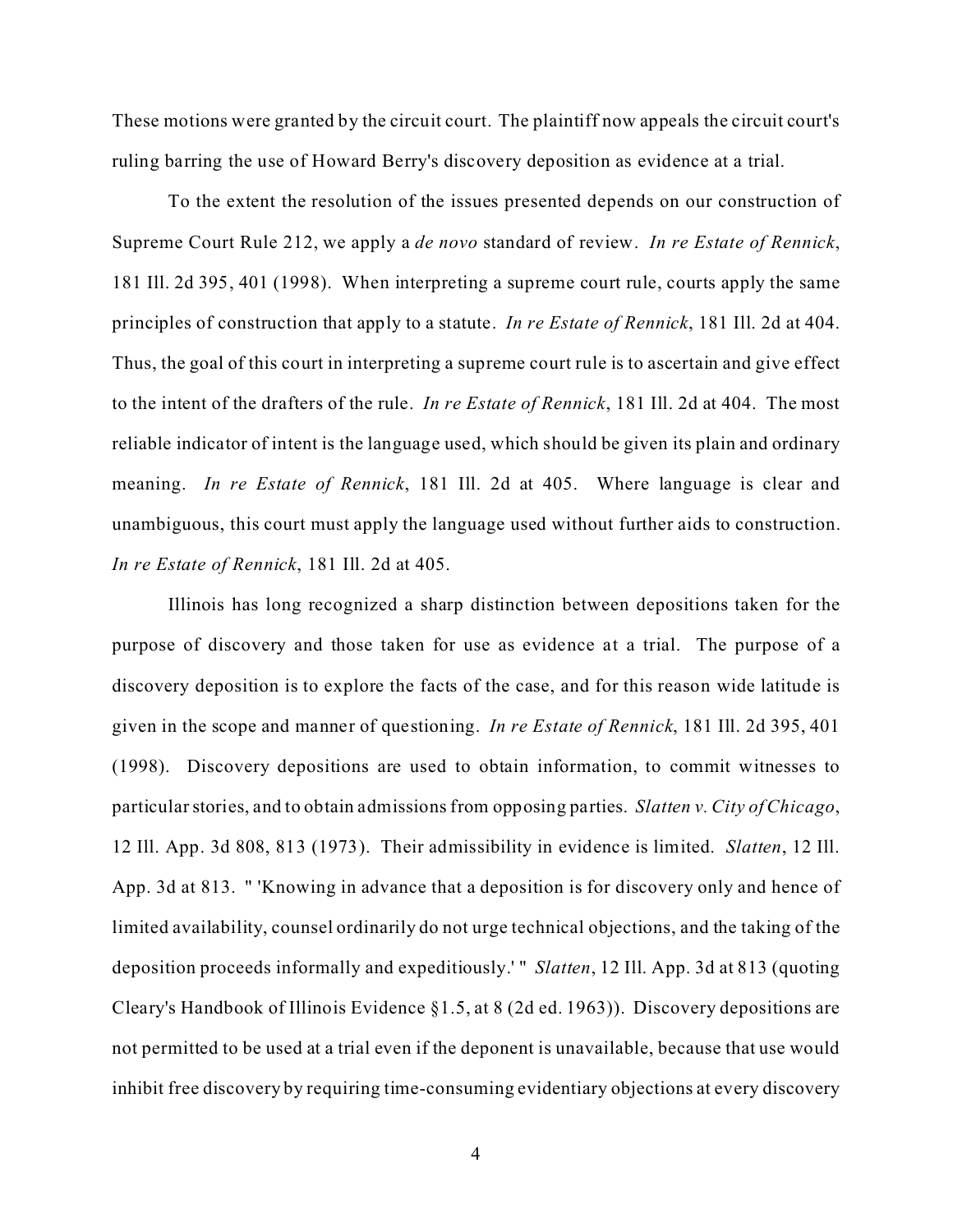deposition. See *In re Estate of Rennick*, 181 Ill. 2d at 403. In contrast, an evidence deposition is generally used for the purpose of preserving testimony for trial, and questioning is therefore limited by the rules of evidence. *In re Estate of Rennick*, 181 Ill. 2d at 401.

Only rarely may any portion of a discovery deposition be used at a trial. Those instances are set forth in Supreme Court Rule 212(a), which governs the use of discovery depositions:

"(a) \*\*\* Discovery depositions taken under the provisions of this rule may be used only:

(1) for the purpose of impeaching the testimony of the deponent as a witness \*\*\*;

(2) as an admission made by a party or by an officer or agent of a party \*\*\*;

(3) if otherwise admissible as an exception to the hearsay rule;

(4) for any purpose for which an affidavit may be used; or

(5) upon reasonable notice to all parties, as evidence at trial or hearing against a party who appeared at the deposition or was given proper notice thereof, *if the court finds that the deponent is neither a controlled expert witness nor a party*, the deponent's evidence deposition has not been taken, and the deponent is unable to attend or testify because of death or infirmity, and if the court, based on its sound discretion, further finds such evidence at trial or hearing will do substantial justice between or among the parties." (Emphasis added.) 210 Ill. 2d R. 212(a).

The circuit court in the case at bar found that Howard Berry's discovery deposition was not admissible as evidence under section 212(a)(5) because Howard Berry and his estate as represented by Linnie Kathryn Berry were parties to the action.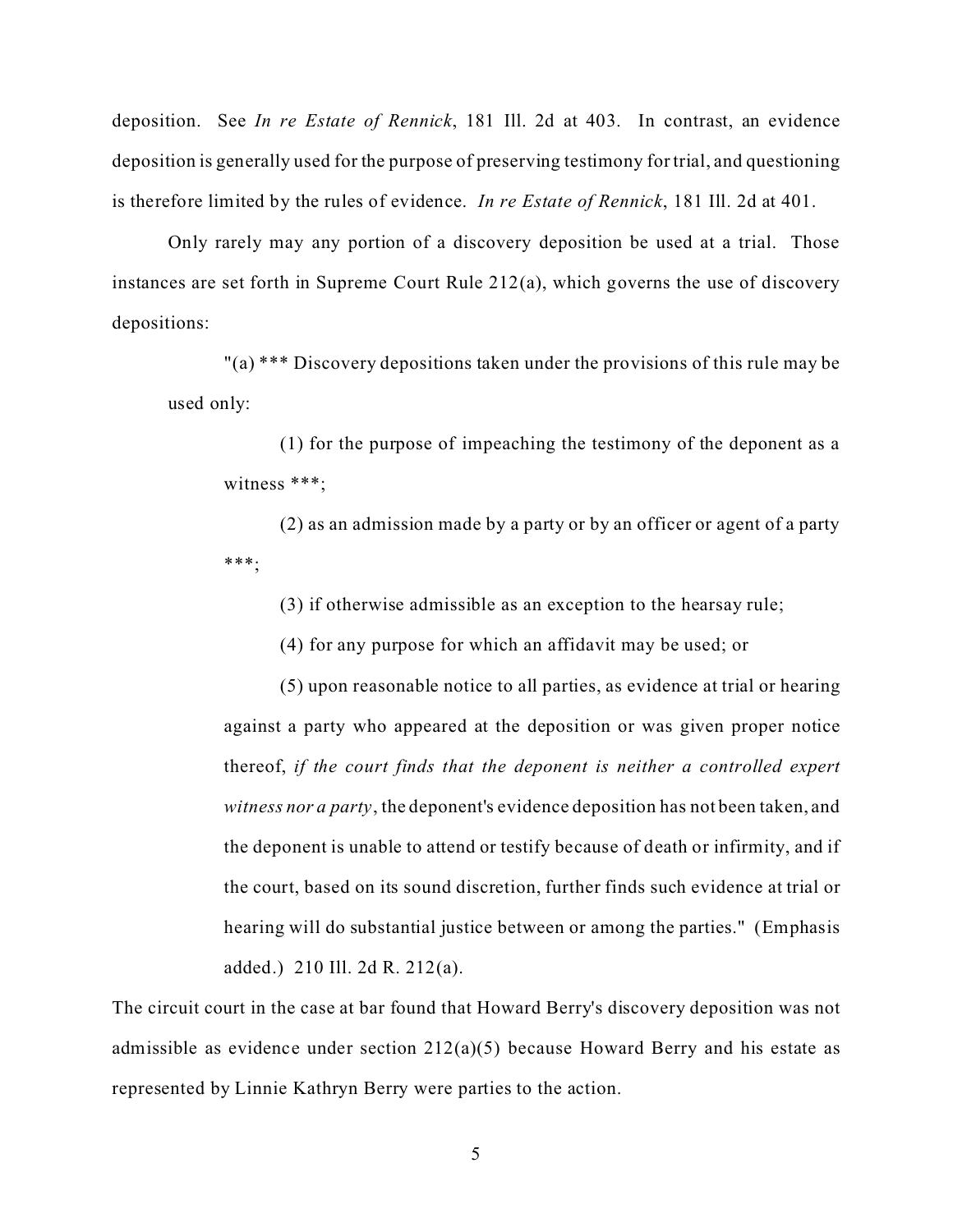The plaintiff argues that the circuit court erred in determining that, despite his death, the deponent Howard Berry was still a party to the proceeding through the personal representative of his estate. The plaintiff argues that Howard Berry was no longer a party to the litigation after his death and that therefore the proscription of Rule  $212(a)(5)$  against the evidentiary use of a party's discovery deposition does not apply. Relying on *Powers v. Kelley*, 83 Ill. App. 2d 289 (1967), the plaintiff argues that the status of a deponent is to be determined as of the time of the trial and not at the time the deposition was taken. We find *Powers* to be inapposite to the case at bar, in that the status to which it refers is the availability of the deponent to testify at a trial, not his status as a party, and it involves an evidence deposition, not a discovery deposition. In any event, the plaintiff cites no case in support of her argument that Howard Berry is no longer a party to the litigation through the personal representative of his estate. Howard was clearly a party at the time his discovery deposition was taken.

While no case directly addresses the precise question presented here, we hold that the circuit court did not err in determining that Howard Berry, the deponent, remains a party to this litigation, through the personal representative of his estate, for purposes of Supreme Court Rule 212, and that a discovery deposition may not be used in place of live testimony upon the death of a party/deponent.

We note initially that Supreme Court Rule 212(d) explicitly provides that a substitution of parties does not affect the right to use depositions previously taken. 210 Ill. 2d R. 212(d). From this we conclude that where the discovery deposition could not have been used as evidence prior to a substitution of parties, it cannot be so used after a substitution of parties. That is the case here.

Furthermore, in *In re Estate of Rennick*, 181 Ill. 2d 395 (1998), the Illinois Supreme Court held that a deceased party/deponent remains a party to the action through the

6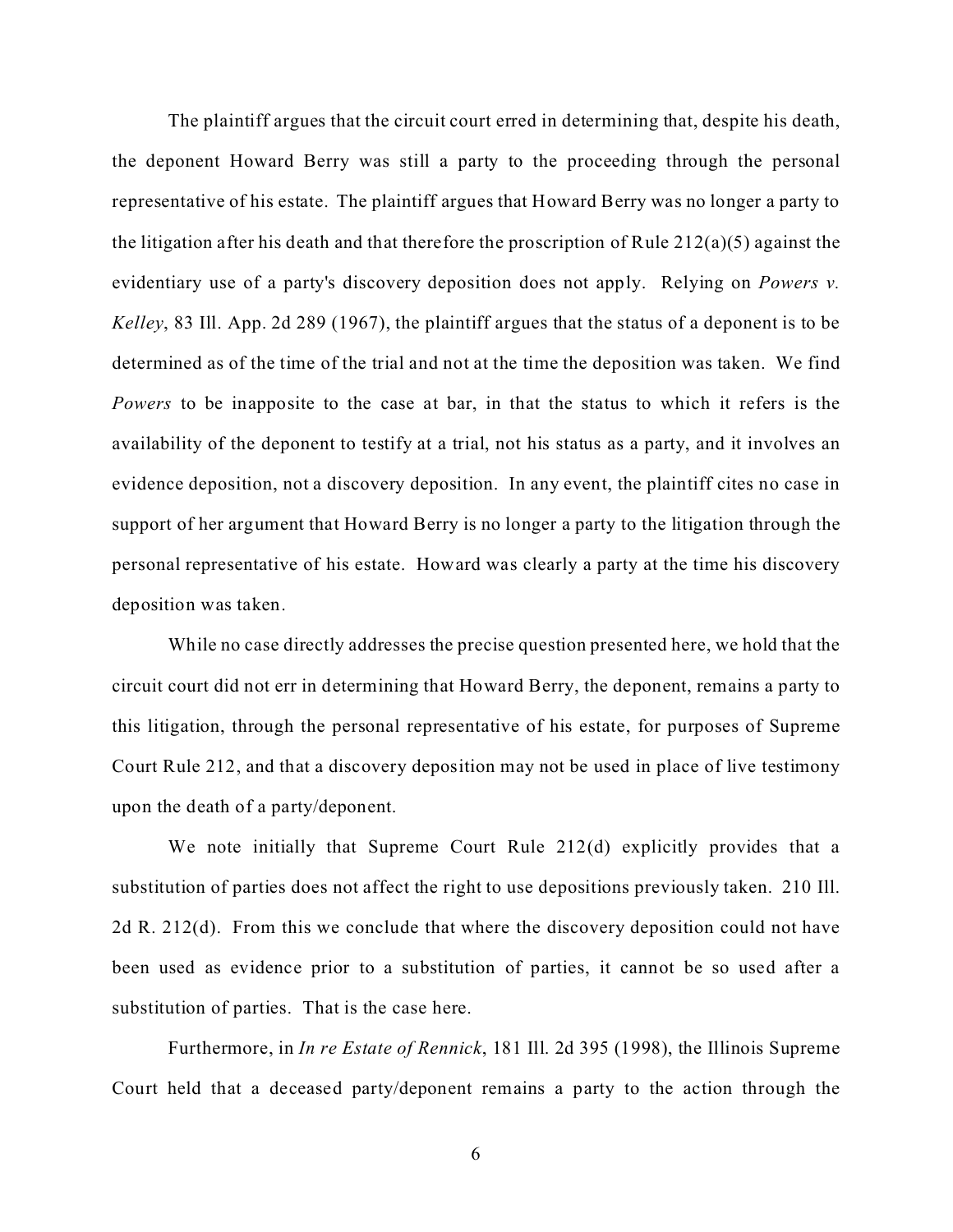substituted personal representative of his estate for purposes of Supreme Court Rule  $212(a)(2)$ , which allows the use of a discovery deposition at a trial "as an admission made by a party" (134 Ill. 2d R. 212(a)(2)). The supreme court ruled that admissions of the deceased party/deponent could be used as evidence at a trial against that deponent's substituted estate. By doing so, the supreme court implicitly held that a deceased party/deponent remains a party to the action even after his death, through the personal representative of his estate.

We see no reason the same rule should not apply with equal force to Supreme Court Rule 212(a)(5), which bars the use of a *party's* discovery deposition as evidence at a trial. A deceased party/deponent remains a party to the action through the substituted personal representative of his estate so that Rule 212(a)(5) bars the use of a discovery deposition of the deceased party/deponent as evidence at a trial. We recently so held in *Longstreet v. Cottrell, Inc.*, 374 Ill. App. 3d 549, 553 (2007), where we held that Rule 212(a)(5) "very clearly, and without qualification, excludes the use of a deceased party's discovery deposition."

Our construction of Rule  $212(a)(5)$  is consistent with the distinction between discovery and evidence depositions underlying Rule 212 and the almost complete prohibition against the use of a party's discovery deposition as evidence at a trial. To allow the evidentiary use of a party's discovery deposition upon that party's death would effectively abrogate the provisions of Rule  $212(a)(5)$ , which bars the use of a party's discovery deposition at a trial. A different construction would turn every discovery deposition of a party into an evidence deposition because the parties would know that, in the event of the party/deponent's death, the deposition might be admissible as evidence at the trial. That result would be contrary to the intent of the drafters of the rule, which was to maintain a sharp distinction between discovery and evidence depositions. Accordingly, we find that the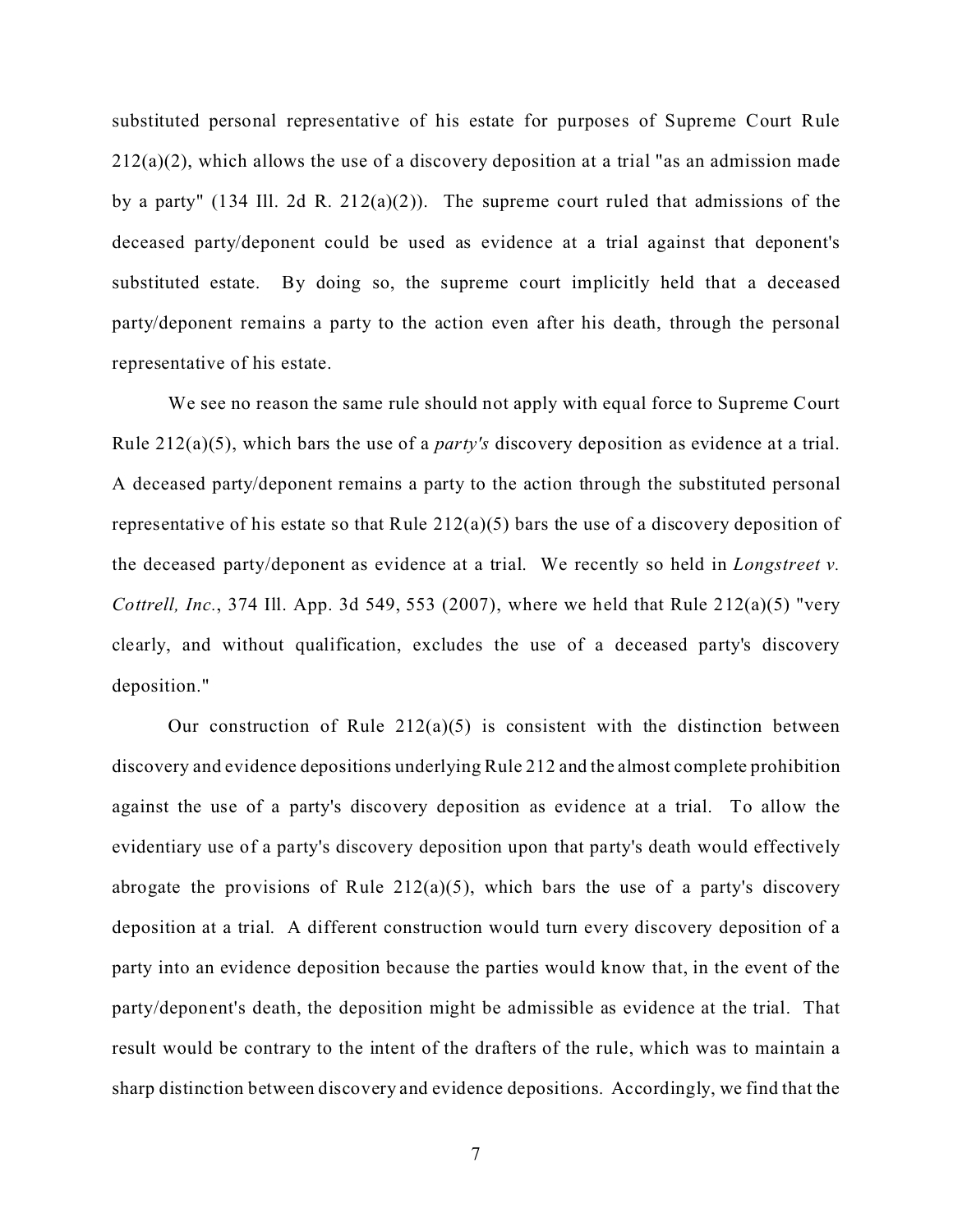circuit court did not err in holding that Howard Berry remained a party to the action through the personal representative of his estate for purposes of Supreme Court Rule 212(a)(5) and that under Rule 212(a)(5) the discovery deposition of Howard Berry may not be used as evidence at a trial.

The plaintiff also argues on appeal that the prejudice to the plaintiff in not admitting Howard's deposition testimony outweighs any prejudice to the defendants in allowing its use and that therefore the circuit court erred in barring the use of the discovery deposition as evidence. We note, however, that Supreme Court Rule 212(a)(5) vests no discretion in the circuit court to allow the use of a discovery deposition as evidence where the deponent was a controlled expert witness or a party to the action. If the deponent is *not* a party or controlled expert witness, then the circuit court may, upon proper notice and in its discretion, allow the use of a discovery deposition as evidence if the deponent cannot testify because of death or infirmity and if the court determines that its use will do substantial justice between or among the parties.

Strict compliance with supreme court rules is generally required. *Village of Lake Villa v. Stokovich*, 211 Ill. 2d 106, 116 (2004)*.* The rules are not mere suggestions but have the force of law, and the presumption is that they will be obeyed and enforced as written. *Bright v. Dicke*, 166 Ill. 2d 204, 210 (1995). The plain and ordinary language of Supreme Court Rule 212(a)(5) gives no discretion to the circuit court to allow the evidentiary use of the discovery deposition of a *party*. Because the circuit court correctly concluded that Howard Berry remained a party to the action, it did not err in failing to exercise discretion it did not have to allow the use of Howard Berry's discovery deposition as evidence at a trial.

Nevertheless, the plaintiff points to two Illinois cases in which discovery depositions of a party were allowed into evidence at the trial. *In re Estate of Ragen*, 96 Ill. App. 3d 1035 (1981), was an action for the admission into probate of a will codicil. The circuit court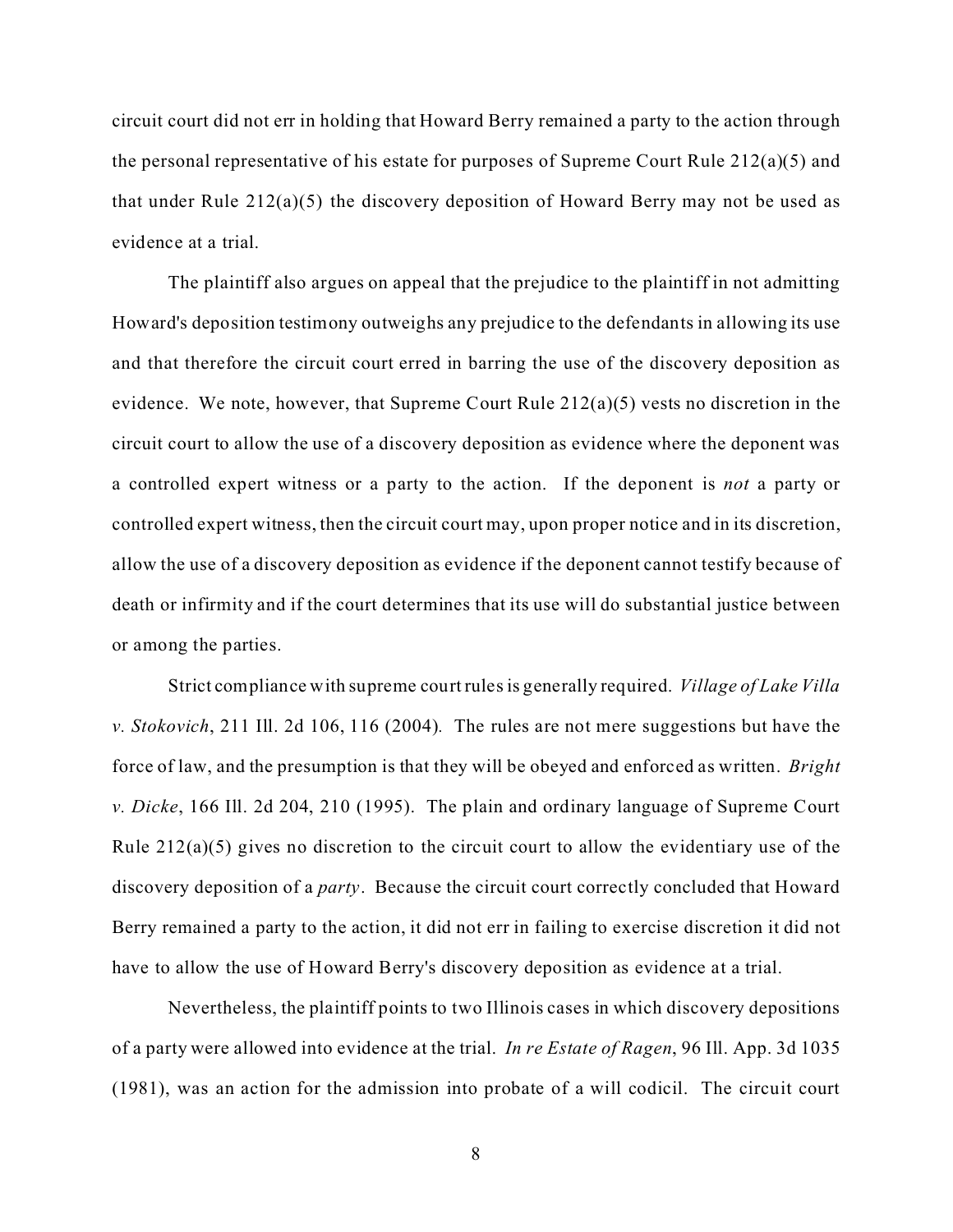allowed into evidence the discovery deposition of Virginia Ragen, a coexecutor of the estate and a party to the litigation. Her deposition had been taken in Florida after the court was advised that her health prevented her from traveling to Illinois for the trial. The appellant complained that he had not received proper notice that the deposition would be used for evidence, in that it had been noticed as a discovery deposition. The appellate court held that the parties and the court were aware that the deponent would not be traveling to Illinois for the trial, and the trial judge had informed the parties prior to the taking of the deposition that he would consider the possibility of its use at the trial. *In re Estate of Ragen*, 96 Ill. App. 3d at 1046. At the beginning of the deposition, the respondents' counsel stated that it was intended to be evidentiary. The court found that the appellant had actual notice that the deposition could be admitted as evidence at the trial and that its use as evidence did not prejudice the appellant. *In re Estate of Ragen*, 96 Ill. App. 3d at 1046. Accordingly, the appellate court held that the circuit court had not circumvented the supreme court rules on discovery. *In re Estate of Ragen*, 96 Ill. App. 3d at 1046.

In *Flack v. McClure*, 206 Ill. App. 3d 976, 981 (1990), an action for specific performance on a house sale, the defendant died just four days before the trial was to begin. His codefendant and wife was appointed the special administrator of his estate for the purpose of the trial. The appellant objected to use of the decedent's deposition as evidence at the trial, claiming she had not received notice prior to it having been taken that it would be so used. The notice of the deposition had indicated that it would be used for both discovery and evidence, and this dual purpose was stated at the beginning of the deposition. The trial court found that proper notice of the dual purpose had been given and that the appellant had not objected. The appellant had known of the dual purpose and proceeded on the deposition accordingly. The court found that the supreme court rules on discovery had been complied with. The appellate court affirmed.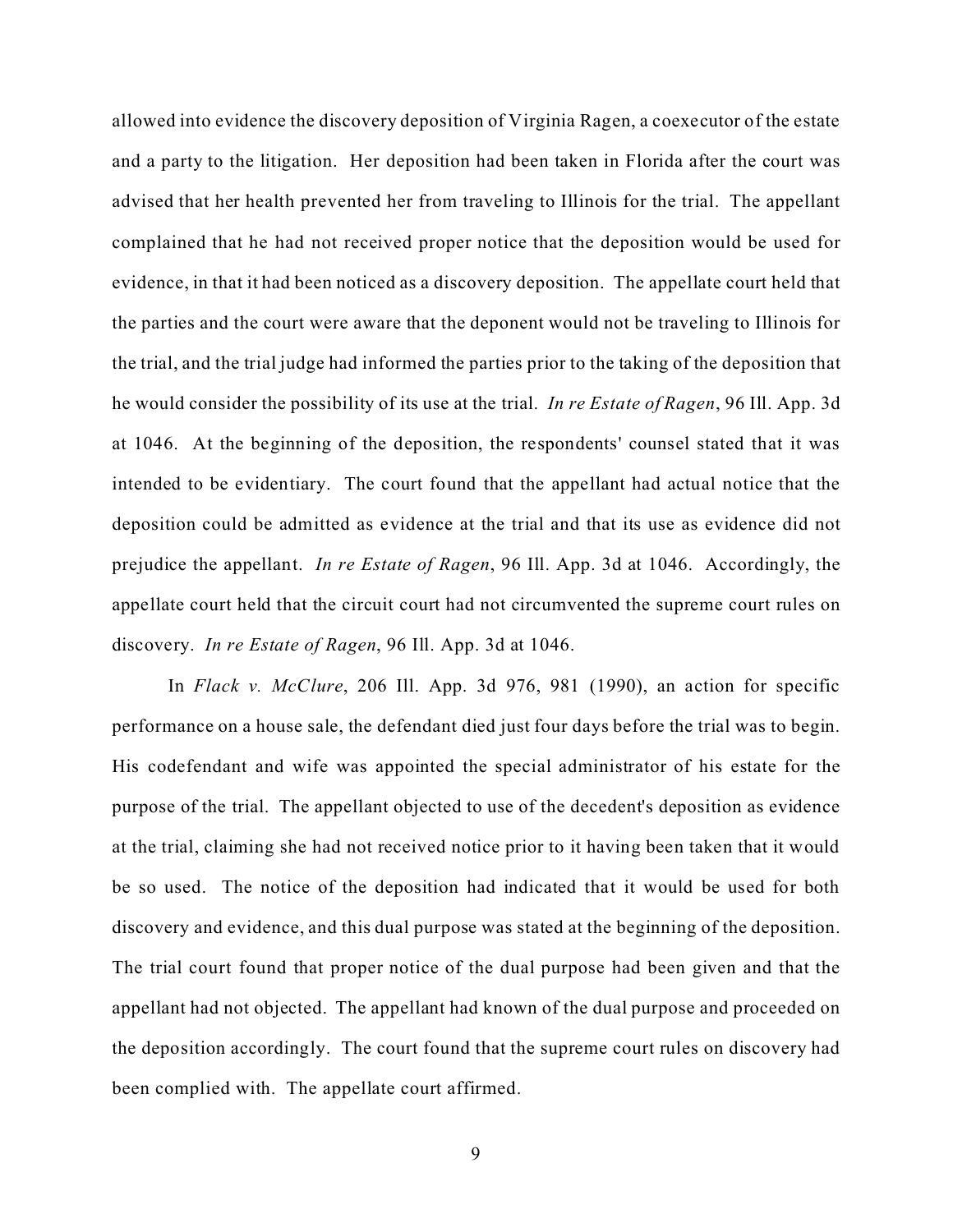The plaintiff now argues on appeal that, just as in *In re Estate of Ragen* and *Flack*, the defendants in the case at bar were on actual notice that Howard's discovery deposition could be used as evidence at a trial in the event of Howard's death. She argues that the defendants were all aware of Howard's medical condition, that his expected life span was short, and that he might not survive until a trial. Nevertheless, she argues, the defendants dragged on Howard's discovery deposition, taxing his strength and making it impossible for him to give an evidence deposition. She also argues that the defendants were in control of the discovery deposition and asked only the questions they wanted to ask. Accordingly, she contends, any prejudice to the defendants from using Howard's discovery deposition as evidence is minimized.

Contrary to the plaintiff's argument, the record on appeal demonstrates that the defendants were not on notice that Howard's discovery deposition might be used as evidence at a trial. Throughout the proceedings below, the plaintiff always insisted that an evidence deposition would be taken at the conclusion of the discovery deposition. On the sole occasion when the plaintiff mentioned the possibility of using the discovery deposition as evidence, the defendants objected and the circuit court indicated that it would not allow that use of the discovery deposition. Accordingly, unlike *In re Estate of Ragen* and *Flack*, Howard's discovery deposition was never intended or understood to be a dual-purpose or evidence deposition. The deposition was understood and intended to be for discovery only, and all the parties proceeded with that understanding. The plaintiff cannot now claim that it was intended for a dual purpose or for evidence.

Finally, the plaintiff argues that Howard's discovery deposition should be allowed into evidence under Supreme Court Rule 212(a)(3) (210 Ill. 2d R. 212(a)(3)) as an exception to the hearsay rule, because it was a "dying declaration." This argument was presented to the circuit court in a motion to reconsider the court's previous order barring the use of the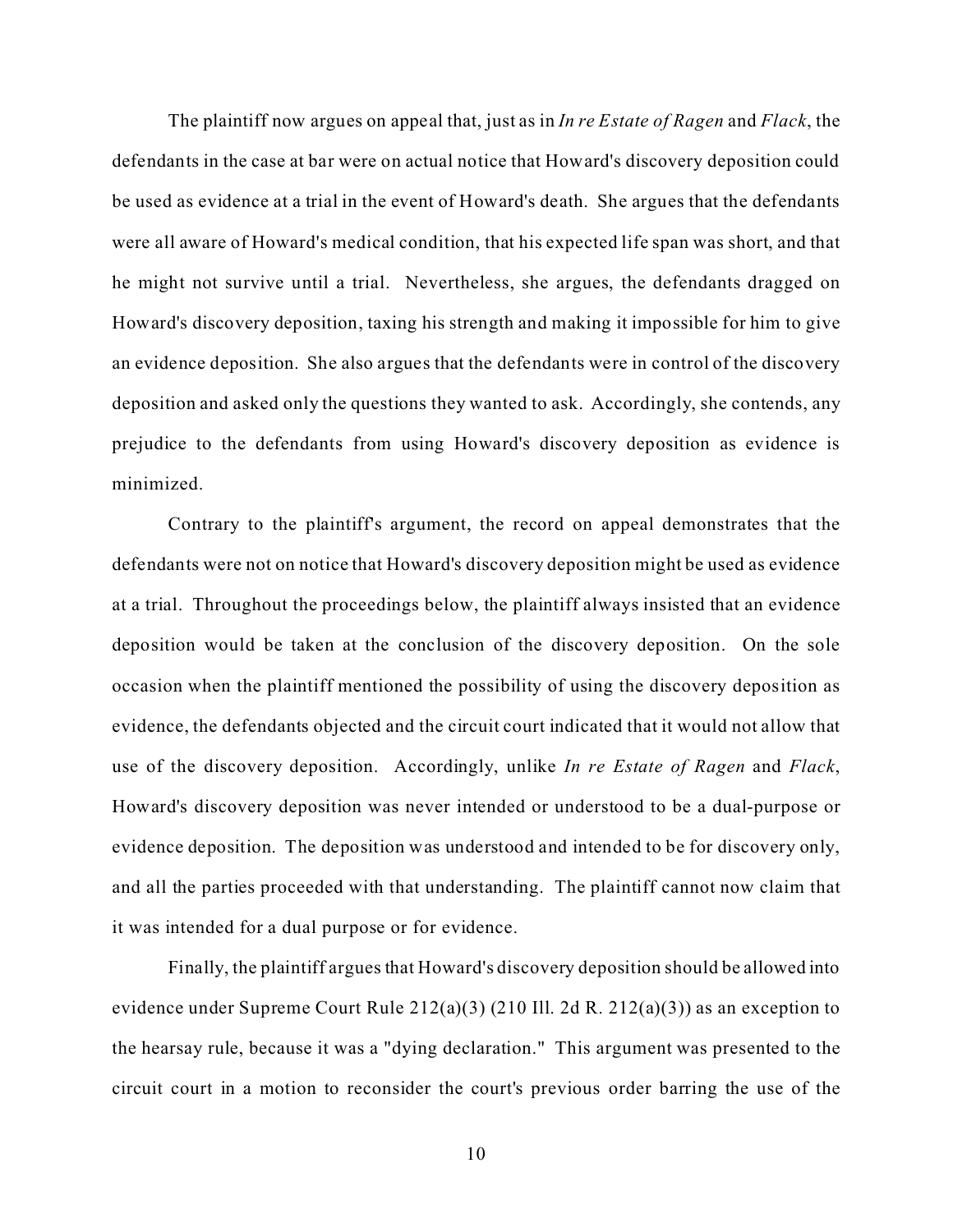discovery deposition. The circuit court denied the motion to reconsider. The circuit court's determination of whether a particular statement constitutes a dying declaration will not be reversed on appeal unless its findings are palpably contrary to the manifest weight of the evidence. *People v. Webb*, 125 Ill. App. 3d 924, 934 (1984).

We affirm the circuit court's determination that Howard Berry's discovery deposition is not admissible as an exception to the hearsay rule for dying declarations. Even if we were to find that the dying-declaration exception to the hearsay rule would allow a party's discovery deposition to be used as evidence at a trial, Howard Berry's discovery deposition does not qualify as a dying declaration for two reasons: the exception has never been recognized in a civil case, and Howard Berry was not, at the time his deposition was given, under the belief that his death was "imminent."

A dying declaration is a statement of fact made by a victim relating to the cause and circumstances of a homicide. *People v. Georgakapoulos*, 303 Ill. App. 3d 1001, 1008 (1999). A dying declaration is admissible as an exception to the hearsay rule because it possesses a guarantee of trustworthiness in the assumption that the belief of impending death excludes the possibility of fabrication by the declarant. *Georgakapoulos*, 303 Ill. App. 3d at 1008. The requirements for admitting a dying declaration into evidence are as follows: (1) the declaration pertains to the cause or circumstances of the homicide, (2) the declarant must believe that death is imminent, and (3) the declarant must possess mental faculties sufficient to give an accurate statement about the circumstances of the homicide. *Georgakapoulos*, 303 Ill. App. 3d at 1009.

In Illinois, the exception has never been applied in a civil case. In *Marshall v. Chicago & Great Eastern Ry. Co.*, 48 Ill. 475, 480 (1868), the supreme court stated, "[I]n no case, save that of a public prosecution for a felonious homicide, can dying declarations of the party killed be received in evidence," and "In civil cases they are not admissible." No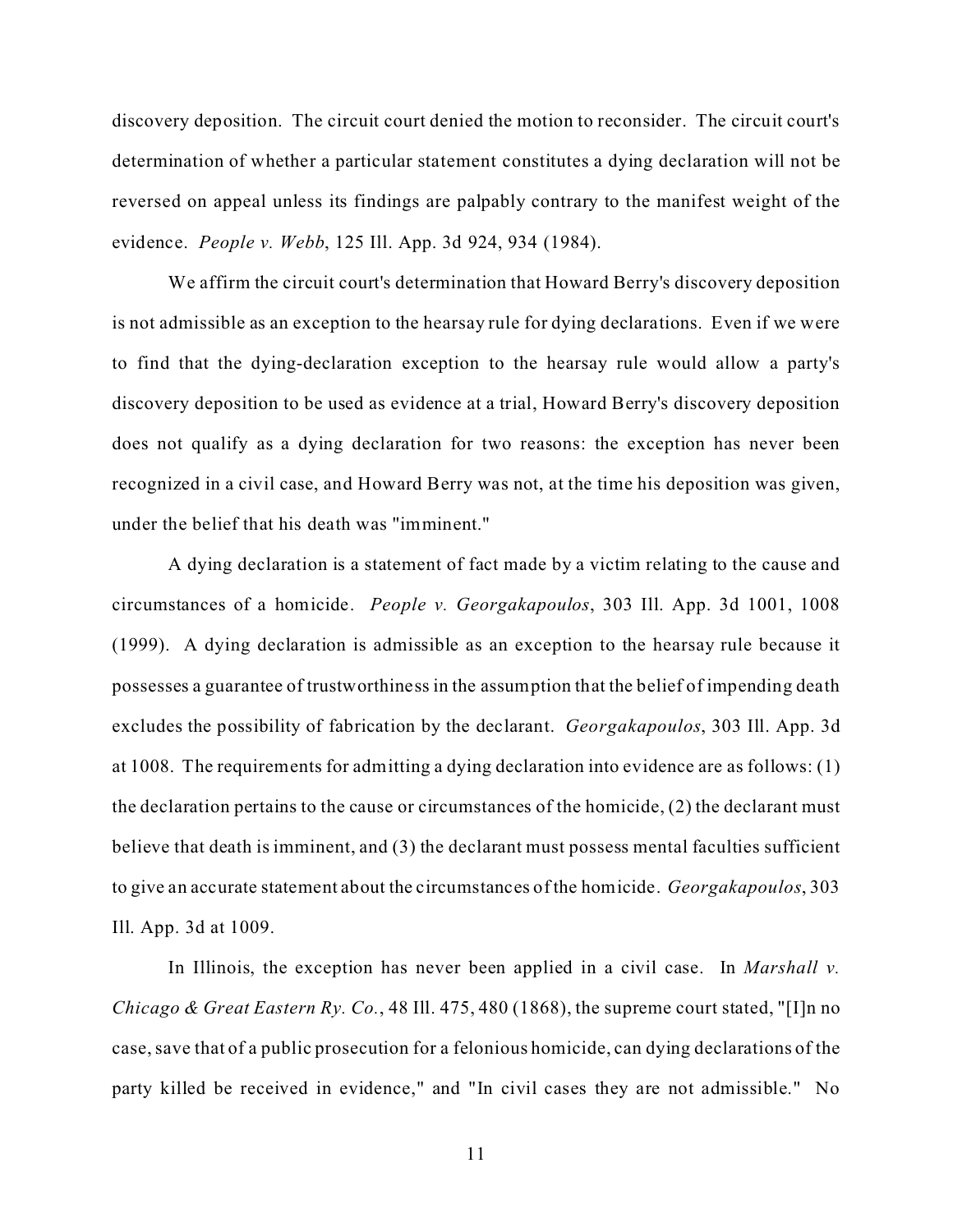reported Illinois case has applied the exception in a civil case, and we will not be the first to do so here.

In any event, the plaintiff has failed to show that Howard Berry believed his death was "imminent" at the time he gave his discovery deposition. Belief in the imminence of death may be shown by the declarant's own statements or from circumstantial evidence, such as the nature of the wounds or statements made in his presence. *Georgakapoulos*, 303 Ill. App. 3d at 1009. The party seeking to admit a dying declaration into evidence must show that, at the time it was made, the declarant possessed " 'the fixed belief and moral conviction that death is impending and certain to follow almost immediately, without opportunity for repentance and in the absence of all hope of avoidance, when he has despaired of life and looks to death as inevitable and at hand.' " *People v. Webb*, 125 Ill. App. 3d 924, 934 (1984) (quoting *People v. Tilley*, 406 Ill. 398, 403 (1950)).

"The principle upon which dying declarations are admitted is[] that they are made in a condition so solemn and awful as to preclude the supposition that the party could have been influenced by malice, revenge[,] or any conceivable motive to misrepresent and when every inducement was to speak the truth. It is not enough that he shall have thought he would never recover, but the declaration must be made under the belief of almost immediate dissolution." *People v. Cassesse*, 251 Ill. 422, 425-26 (1911).

While at the time Howard Berry gave his discovery deposition he knew that he had been diagnosed with a terminal illness, he did not believe that his death was "imminent" in the sense that it was "impending and certain to follow almost immediately." While Howard knew that his death was inevitable, as do we all, he did not know that it was "at hand." The assumptions regarding veracity that support the dying-declaration exception to the hearsay rule simply do not apply to Howard's discovery deposition. The circuit court's refusal to recognize Howard's deposition as a dying declaration admissible as evidence under Supreme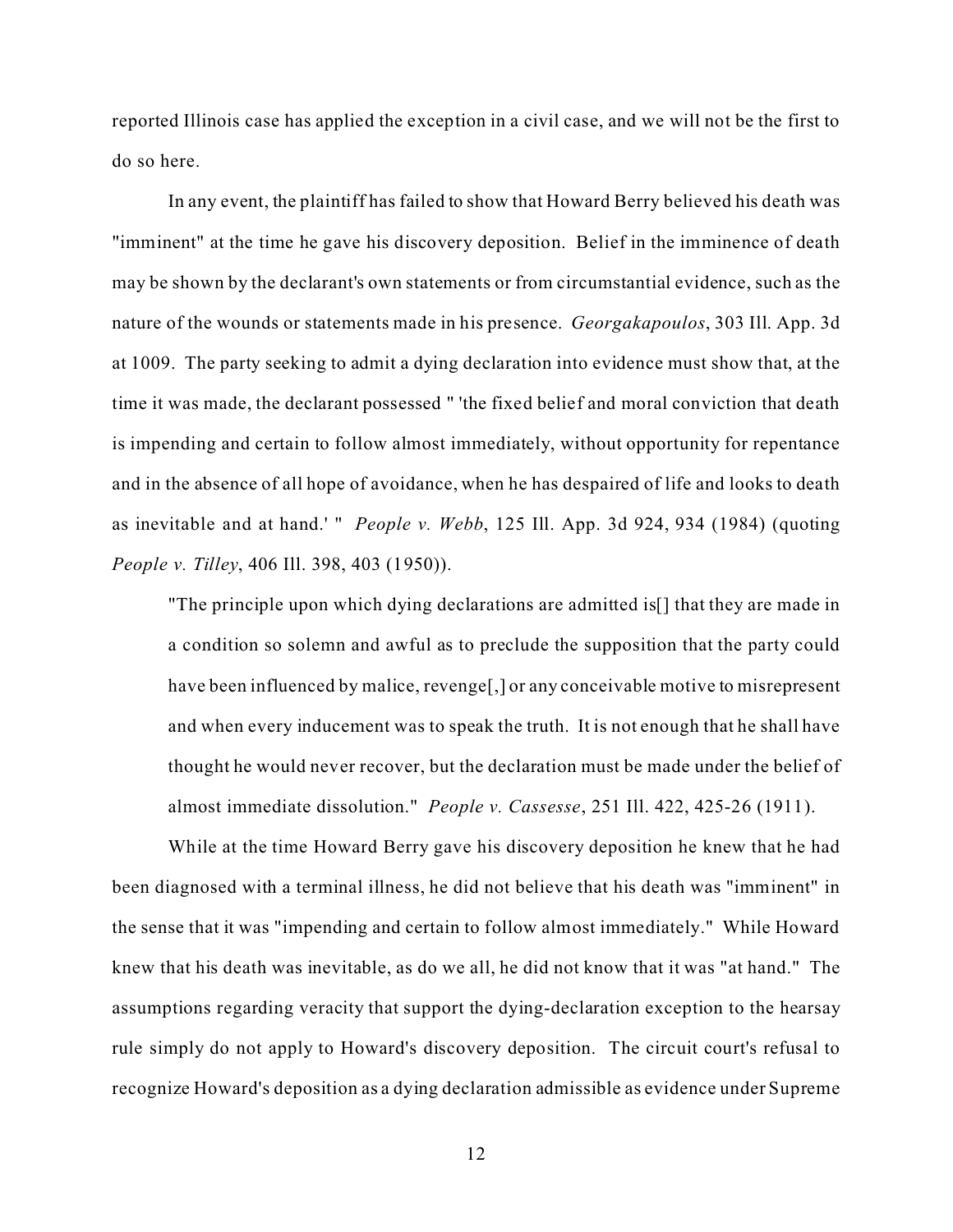Court Rule  $212(a)(3)$  as an exception to the hearsay rule was not contrary to the manifest weight of the evidence.

Finally, the plaintiff argues that if we reverse the circuit court's order barring the evidentiary use of Howard's discovery deposition, we must also reverse the summary judgments entered in favor of the defendants. In light of our affirmance of the circuit court's order barring the evidentiary use of Howard's discovery deposition, we need not address this issue.

One of the defendants, Industrial Contractors, Inc., has challenged our jurisdiction to hear this appeal with respect to it, arguing that the plaintiff's notice of appeal was untimely with respect to the summary judgment entered in its favor. A summary judgment in favor of Industrial Contractors, Inc., was entered on April 19, 2006. This defendant sought a finding under Supreme Court Rule 304(a) (210 Ill. 2d R. 304(a)) that there was no just reason for delaying the enforcement or appeal of the judgment, but the judgment recited only that there was "no just reason for delay." In a previous order entered August 28, 2006, this court found that this language was insufficient to confer appellate jurisdiction under Supreme Court Rule 304(a). Accordingly, we held that any appeal from the summary judgment was premature.

Nevertheless, this defendant argues that the plaintiff's notice of appeal was untimely because it was not filed within 30 days of the entry of the summary judgment in its favor. Without a Rule 304(a) finding, a final order disposing of fewer than all the claims is not an appealable order and does not become appealable until all of the claims are resolved. *Marsh v. Evangelical Covenant Church of Hinsdale*, 138 Ill. 2d 458, 464 (1990). Because the plaintiff's notice of appeal was filed within 30 days of the final order resolving all the claims of all the defendants, this appeal is timely.

For the foregoing reasons, the order of the circuit court of Crawford County barring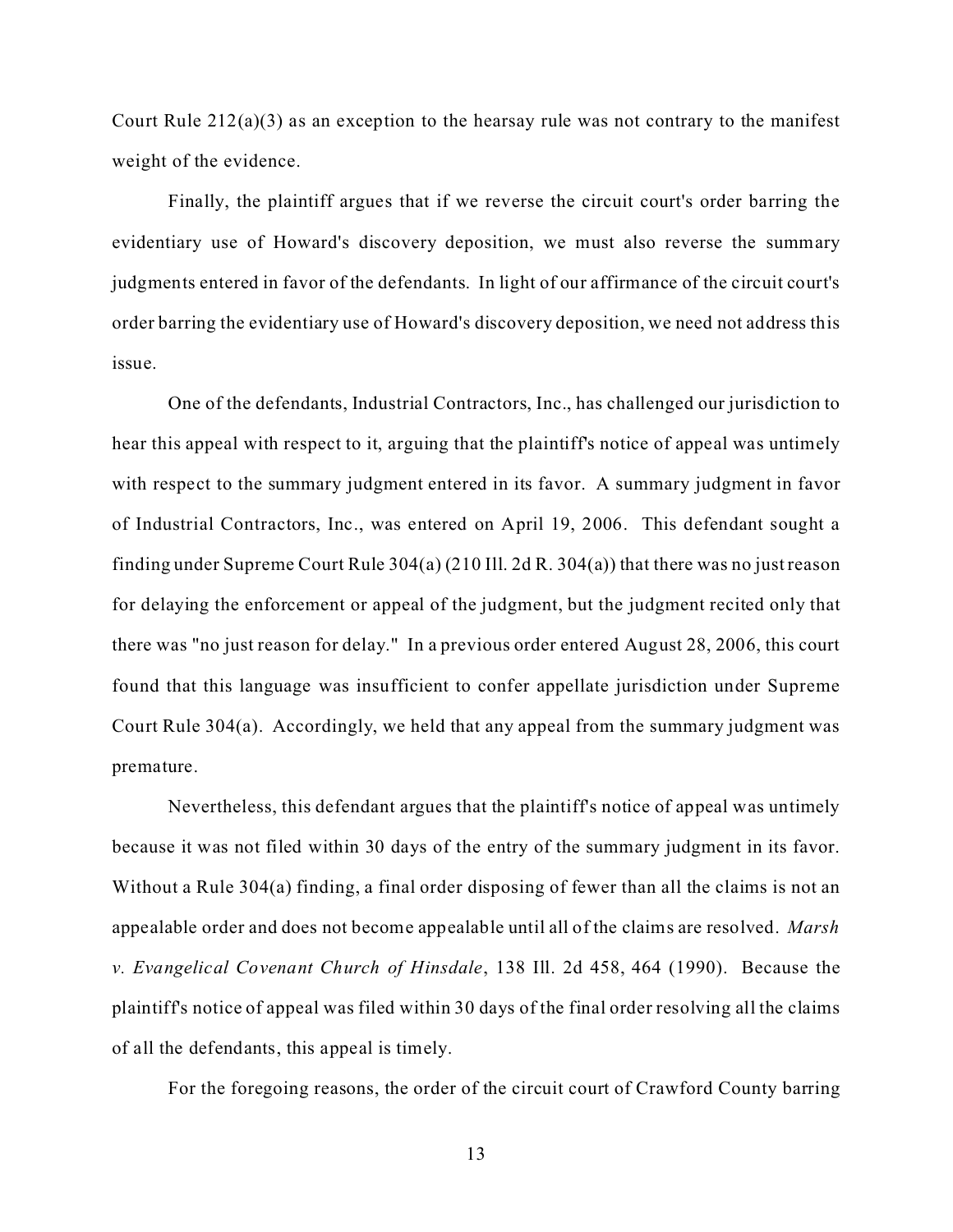the evidentiary use of Howard Berry's discovery deposition is affirmed, and the summary judgments entered in favor of the defendants are also affirmed.

## Affirmed.

## JUSTICE CHAPMAN, specially concurring:

I write separately to say that while I believe that the result is correct under the law, I also believe that the justice system failed. Mr. Berry had a very limited life expectancy as a result of his mesothelioma–a fact testified to by his physician and known by all, due to the very nature of this disease. This case required an expedited and equitably enforced discovery schedule or a dual-purpose deposition as provided by Supreme Court Rule 202 (166 Ill. 2d R. 202) so that the plaintiff's testimony could have been preserved. That did not occur. The plaintiff first noticed his evidence deposition on February 25, 2004. At the time of his death, six months later, his evidence deposition had still not taken place. Through a series of motion-related delays and rulings of the trial court, Mr. Berry was denied his "day in court." I find that regrettable.

JUSTICE WEXSTTEN joins in this special concurrence.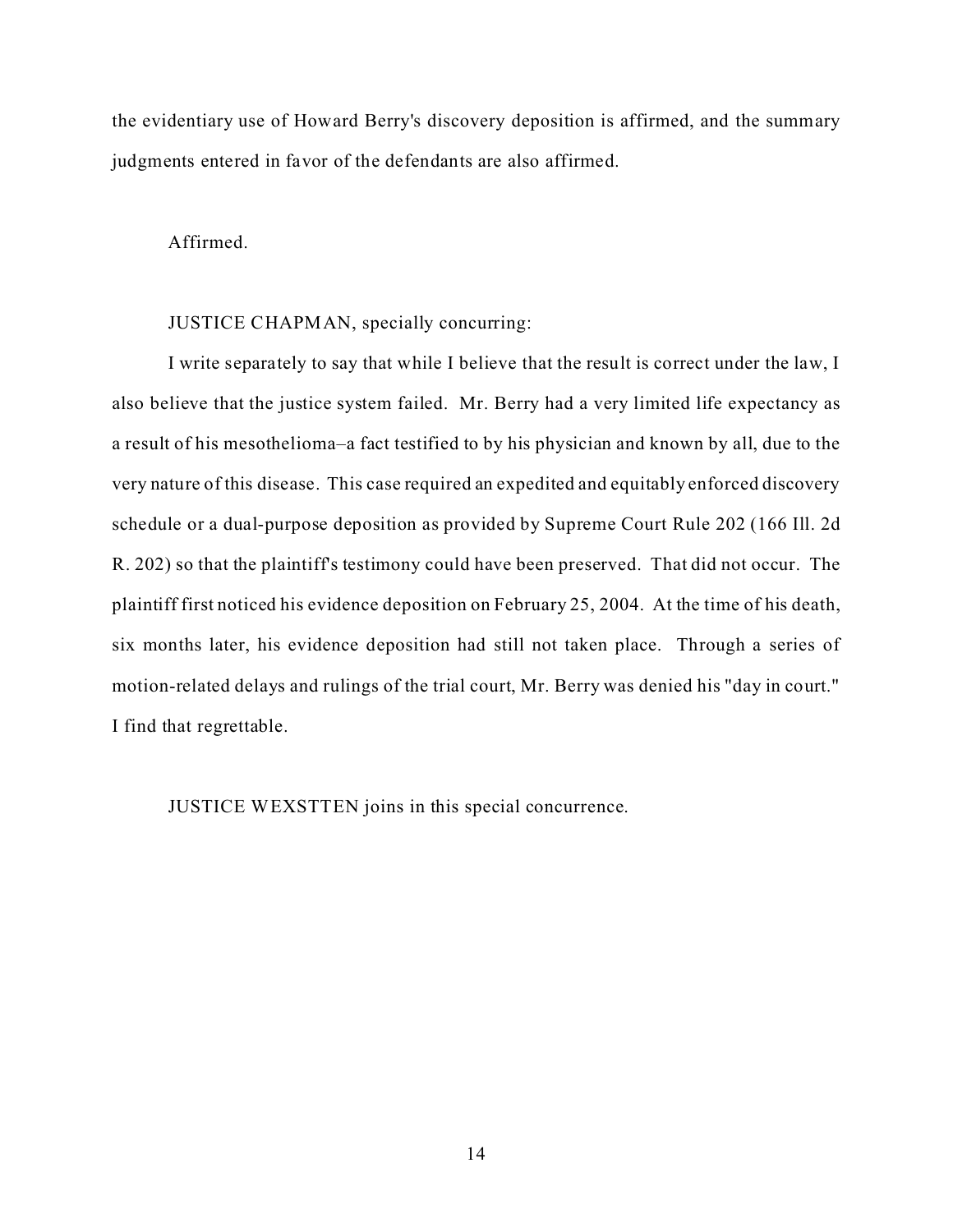## NO. 5-06-0621

## IN THE APPELLATE COURT OF ILLINOIS FIFTH DISTRICT

\_\_\_\_\_\_\_\_\_\_\_\_\_\_\_\_\_\_\_\_\_\_\_\_\_\_\_\_\_\_\_\_\_\_\_\_\_\_\_\_\_\_\_\_\_\_\_\_\_\_\_\_\_\_\_\_\_\_\_\_\_\_\_\_\_\_\_\_\_\_\_\_\_\_\_\_\_\_\_\_\_\_\_

| LINNIE KATHRYN BERRY, on Her<br>Own Behalf and as Personal Representative<br>of the Estate of Howard L. Berry, Deceased,                                                                                                                                                                                                                                                                                                        |                                                                                                                                                                                                                                                                                                               | Appeal from the<br>Circuit Court of<br>Crawford County.                                |  |
|---------------------------------------------------------------------------------------------------------------------------------------------------------------------------------------------------------------------------------------------------------------------------------------------------------------------------------------------------------------------------------------------------------------------------------|---------------------------------------------------------------------------------------------------------------------------------------------------------------------------------------------------------------------------------------------------------------------------------------------------------------|----------------------------------------------------------------------------------------|--|
| Plaintiff-Appellant,                                                                                                                                                                                                                                                                                                                                                                                                            |                                                                                                                                                                                                                                                                                                               |                                                                                        |  |
| V.                                                                                                                                                                                                                                                                                                                                                                                                                              |                                                                                                                                                                                                                                                                                                               | No. $04-L-1$                                                                           |  |
| AMERICAN STANDARD, INC.,<br>AMERICAN WATER WORKS SERVICE<br>COMPANY, INC., ARKLA INDUSTRIES,<br>INC., GARLOCK SEALING<br>TECHNOLOGIES, LLC, G.W.<br>BERKHEIMER COMPANY, INC.,<br>INDUSTRIAL CONTRACTORS, INC., JOHN<br>CRANE, INC., LENNOX INDUSTRIES,<br>INC., MARATHON OIL COMPANY,<br><b>SEALING EQUIPMENT PRODUCTS</b><br>COMPANY, UNION CARBIDE<br>CORPORATION, and THE WHIRLPOOL<br>CORPORATION,<br>Defendants-Appellees. |                                                                                                                                                                                                                                                                                                               | Honorable Kimbara G. Harrell and<br>Honorable Stephen G. Sawyer,<br>Judges, presiding. |  |
| <b>Opinion Filed:</b>                                                                                                                                                                                                                                                                                                                                                                                                           | May 19, 2008                                                                                                                                                                                                                                                                                                  |                                                                                        |  |
| Justices:                                                                                                                                                                                                                                                                                                                                                                                                                       | Honorable Thomas M. Welch, J.<br>Honorable Melissa A. Chapman, J., and<br>Honorable James M. Wexstten, J.,<br><b>Specially Concurring</b>                                                                                                                                                                     |                                                                                        |  |
| Attorneys<br>for<br>Appellant                                                                                                                                                                                                                                                                                                                                                                                                   | W. Russell Sipes, Todd Barnes, Linda George, Kathleen A. Musgrave, James S.<br>Bolen, Vincent Green, George & Sipes, 151 N. Delaware, Suite 1700,<br>Indianapolis, IN 46204 (attorneys pro hac vice)<br>Paul E. Wieck, Bennett, Schroeder & Wieck, 517 Locust Street, P.O. Box<br>98, Marshall, IL 62441-0098 |                                                                                        |  |